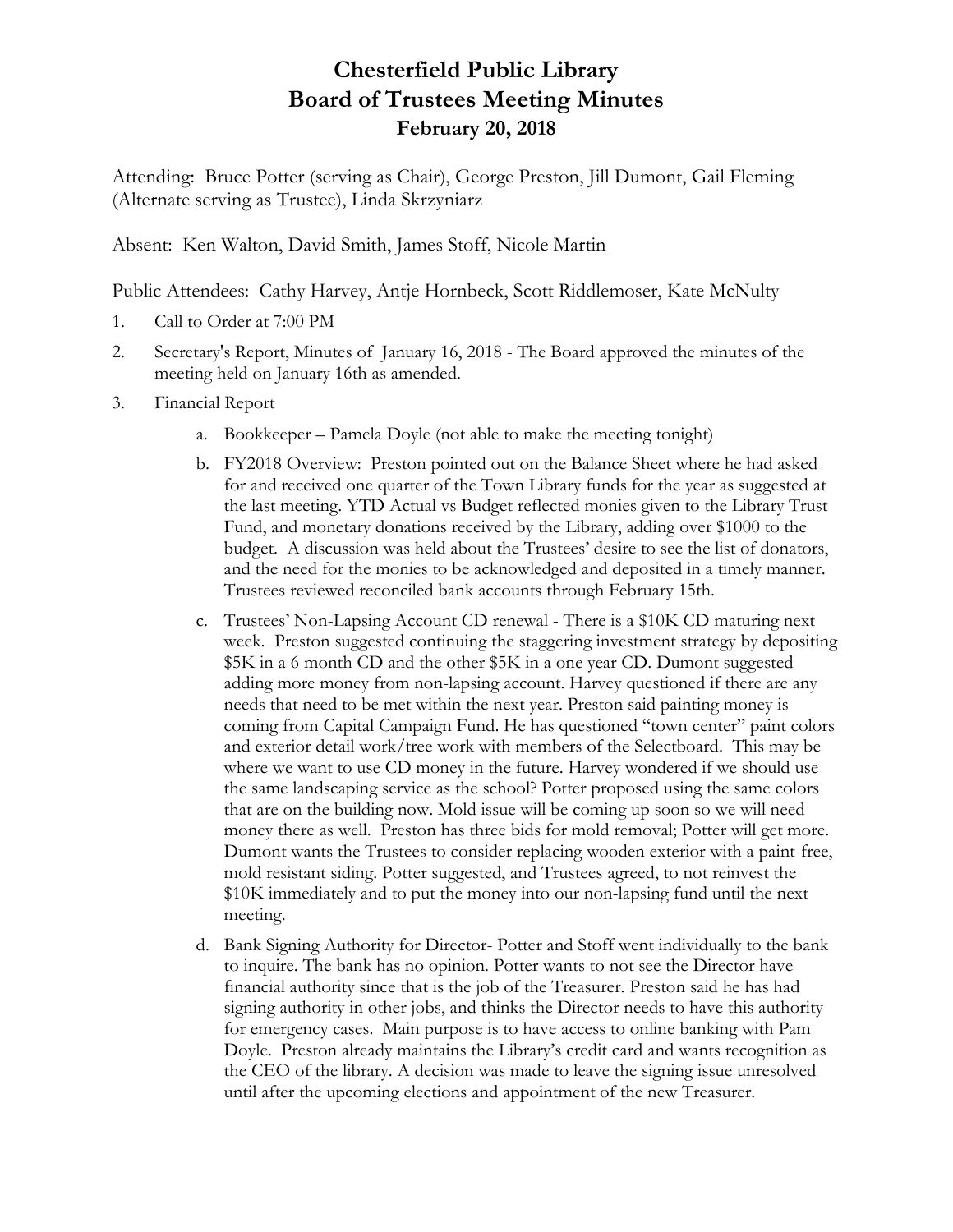- 4. Director's Report
	- a. Library activity report New hours seem to be working fine; there is more of a steady flow of people using the library. Good patron activity for the winter. Lots of new books and DVD's in collection. Dumont suggested monitoring summer visitors to perhaps adjust hours.
	- b. New Custodian Preston sent emails out to 7 housekeeping firms and reached out to the Selectmen who were looking for help also. A joint decision was made to hire through Chesco. The Library's custodial needs average four hours a week. Kelsey Castor, and her social worker, have been cleaning for two weeks already for \$7.25 (minimum wage). Harvey suggested we approve this hire and review her employment after three months at our June meeting and the Trustees agreed by voice vote.
	- c. Friends of Library Activities & Events Two more grants are being written for upcoming adult and child speakers by Preston and Shippee. Also looking for free programs from the state.
		- i. March 14, 1PM @ Town Hall "G. Washington's Runaway Slave" -Not to be missed!
	- d. Other Preston is going to attend the Trustee training opportunity at the Hooksett Public Library on March 12th, but it is full, waitlist only. There is money for Trustees to attend upcoming training conferences in May.
- 5. Old or Unfinished Business.
	- a. Policies & Procedures
		- i. Selection of Policies for Committee Review Preston handed out Board Notebooks reflecting our previous policy work. Trustees still need to have a conversation about the Investment Policy. After the RSA policy is accepted, we will have the Treasurer more involved in the process. Dumont said that Walton has a list of policies for continual review and update.
	- b. Personnel Committee
	- c. Technology
		- i. Atriuum Update ILS upgrade is going ahead as planned. March 30th is going to be a training day for staff, then the Library will be up and running on Atriuum. The question remaining is how good are the generated reports going to be? Preston knows that about 4000 books have not been circulating for 10 years. There will be lots of weeding to do!
		- ii. Digital Marketing Update WICS website platform is limiting some library online access. Goal is to have a secure portal. Antje Hornbeck, our Digital Marketer, can put any link onto the website. She wants to attract people to the library who may not even be readers, through social media, and knows how to make that happen on a small budget. Currently, Hornbeck and LaRue are posting things about twice a week. Hornbeck also wants to connect with other libraries in the area who have Facebook links already. Preston wants to see timely responses to dialogue from patrons. Dumont suggested making a special email account to handle the responses. Hornbeck didn't think 3000 followers would be hard to manage. Hornbeck says website needs maintenance (what she does for a living) so she is willing to be that person. Preston also added that all ILL is down across the state so requests are being handled via email. This is keeping the library staff very busy, so he is worried about responding to patrons on social media when staff is already